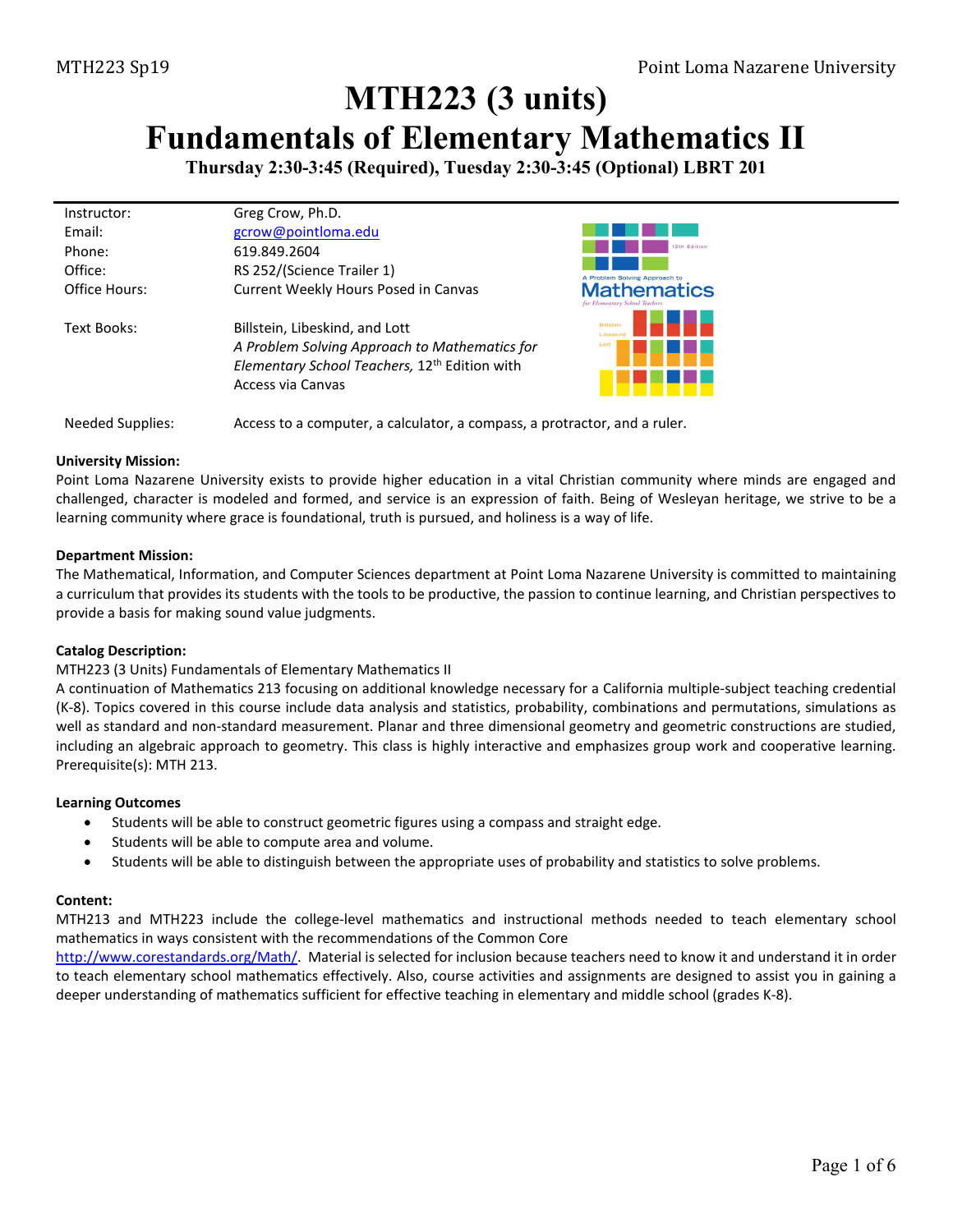#### **Course Design:**

- The course is designed to help you acquire knowledge and develop understanding of the conceptual and procedural foundations for teaching elementary school mathematics
- The course is designed to help you develop the ability to teach mathematics developmentally (i.e., basing procedural knowledge on clear connections with prior conceptual knowledge)
- The course is designed to help you acquire knowledge and develop ability to create a problem solving environment in the classroom, to set and achieve teaching goals, to stimulate and manage classroom discourse, to use technology effectively, and to make ongoing instructional decisions
- The course is designed to help you acquire confidence sufficient to teach elementary mathematics positively and enthusiastically

### **Philosophy and Approach:**

Research in learning theory shows that students who learn mathematics effectively must be actively involved in the process, not just passive listeners/observers. In particular, in order to really learn and understand mathematical ideas and processes you must become deeply involved in activities such as exploring, discussing, analyzing, explaining, conjecturing, defending, negotiating, testing, and evaluating. To do this you need good problems to solve, interaction with others on solutions, and opportunities to write your conclusions.

The mathematical experience of the students in MTH213 and MTH223 varies widely. This means that different students will need to spend different amounts of time to learn the material. To help assist in this process, the class is designed as a blended class. You will be doing pre-tests, reading and some homework problems (you get two attempts at each problem) online this will allow you spend the amount of time that you need to learn the basics before we engage in activities in class.

#### **Homework:**

You will have two types of homework:

**Online Homework** - this will be due at 11:59 pm the Wednesday before our class face to face meeting. Your online homework will be graded by the computer. You will have two attempts to work each problem. **You must have access to the online homework in Pearson for this material.**

**Written Homework** - this will be due at the start of class the next Thursday. No late homework will be accepted except by prior arrangement or with a documented emergency. In your written homework I expect to see calculations using the terminology and methods of the class and not just the answer. A random selection (the same for all people) of the problems will be graded on any homework assignment.

Collected assignments must be prepared in a style suitable for grading. The following guidelines are used to determine credit:

- the organization must be easy to follow
- the work must be legible
- complete solutions must be written for problems (not just answers);
- answers must be clearly marked
- use complete sentences to answer questions

### **Mid-Semester Examination and the Final Examination:**

There will be one Mid-Semester Examination and a comprehensive Final Examination. The Mid-Semester Examination and the Final Examination will include problems and questions over material assigned in the text, readings and handouts, as well as material presented in class. The examination schedule is included in the daily schedule. The instructor will not accept excuses such as poor communication with parents, benefactors, surf team sponsors and/or travel agents. No examination shall be missed without prior consent or a well-documented emergency beyond your control. In such cases, all make-up exams will occur at 8:30 am on the Saturday between classes and Final Exam week. A score of zero will be assigned for an examination that is missed without prior consent or a well-documented emergency beyond your control.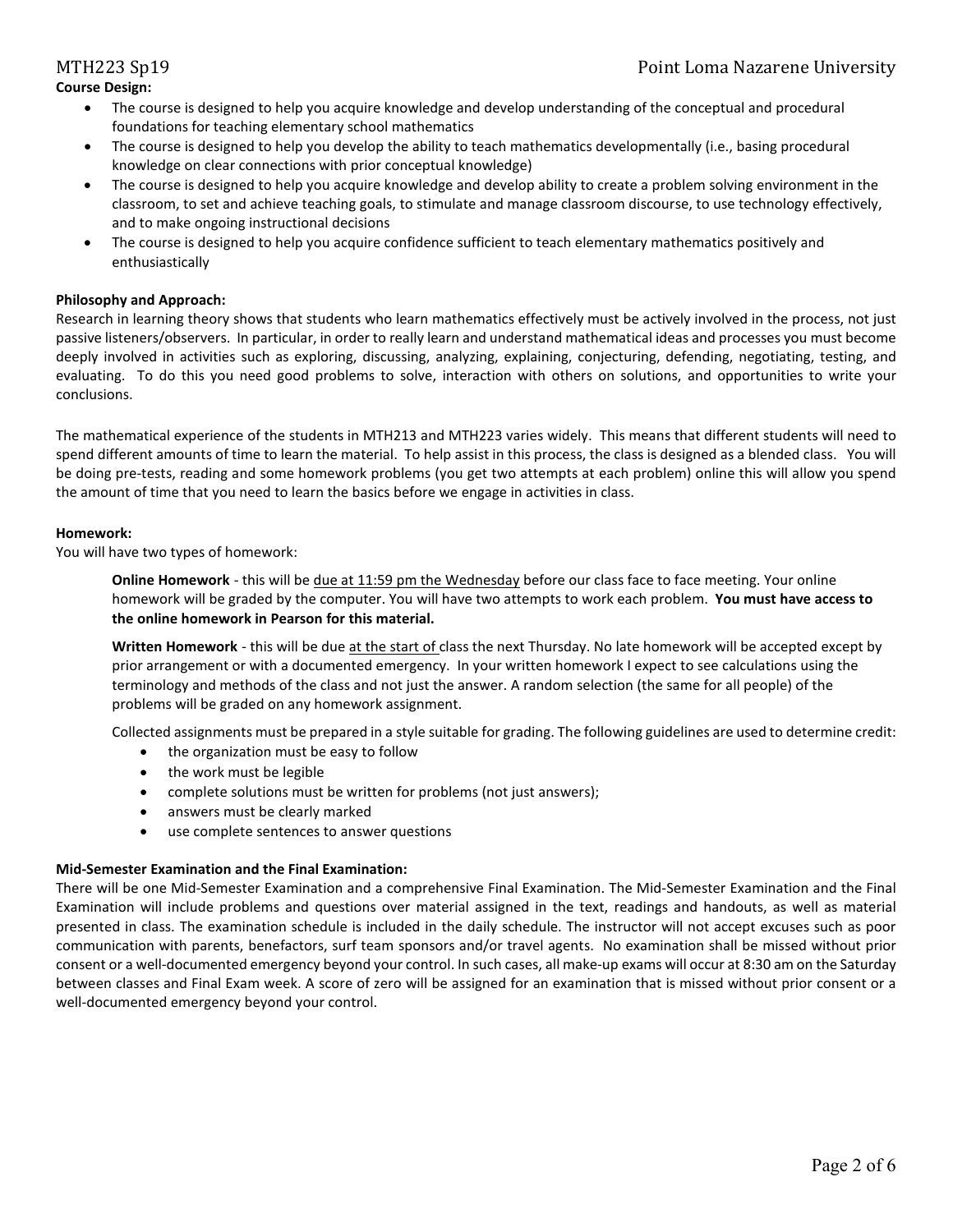| <b>Grade Component</b>     | Percent |
|----------------------------|---------|
| Mid-Semester Examination   | 25      |
| <b>Final Examination</b>   | 35      |
| Review Exercises for Exams | 5       |
| Online Homework            | 15      |
| Written Homework           | 20      |
| Total                      | 100     |

#### **Grading Scale:**

Grades are based on the number of points accumulated throughout the course with the following exception. A student must pass at least one of the Mid-Semester Examination or the Final Examination in order to pass the class. That is, a score of 60% must be achieved on one of the Examinations, or else the final grade will be an F regardless of all other point totals. Approximate minimal percentages required to obtain a given grade are:

| Grading Scale in percentages   A |  |                                                            |                                                                                                         |
|----------------------------------|--|------------------------------------------------------------|---------------------------------------------------------------------------------------------------------|
|                                  |  |                                                            | $\ $ (87.5, 90.0) $\ $ (77.5, 80.0) $\ $ (67.5, 70.0)                                                   |
|                                  |  | $[92.5, 100]$ $[82.5, 87.5]$ $[72.5, 77.5]$ $[62.5, 67.5]$ |                                                                                                         |
|                                  |  |                                                            | $-$ [90.0, 92.5) $\parallel$ [80.0, 82.5) $\parallel$ [70.0, 72.5) $\parallel$ [60.0, 62.5) $\parallel$ |

#### **Attendance:**

Attendance is expected at each class session. In the event of an absence you are responsible for the material covered in class and the assignments given that day.

Regular and punctual attendance at all classes is considered essential to optimum academic achievement. If the student is absent from more than 10 percent of class meetings, the faculty member can file a written report which may result in de-enrollment. If the absences exceed 20 percent, the student may be de-enrolled without notice until the university drop date or, after that date, receive the appropriate grade for their work and participation. Se[e Attendance Policy](https://catalog.pointloma.edu/content.php?catoid=28&navoid=1761#Class_Attendance) in the in the Undergraduate Academic Catalog.

Because this course is a hybrid course, here is how attendance will be calculated:

**Face-to-face** portion of the class: You must be present on time for the full class for you to be considered present in the face to face meeting.

**Online** portion of the class: You are expected to work on material online every week. In order to earn credit for being "present" in the online portion of the class each week you must complete at least one online homework assignment or exam review assignment (for test weeks) before the due date/time for that week.

If you miss 10% of the classes, you will receive a warning. If you miss 20% of the classes, you will be automatically de-enrolled.

#### **Class Enrollment:**

It is the student's responsibility to maintain his/her class schedule. Should the need arise to drop this course (personal emergencies, poor performance, etc.), the student has the responsibility to follow through (provided the drop date meets the stated calendar deadline established by the university), not the instructor. Simply ceasing to attend this course or failing to follow through to arrange for a change of registration (drop/add) may easily result in a grade of F on the official transcript.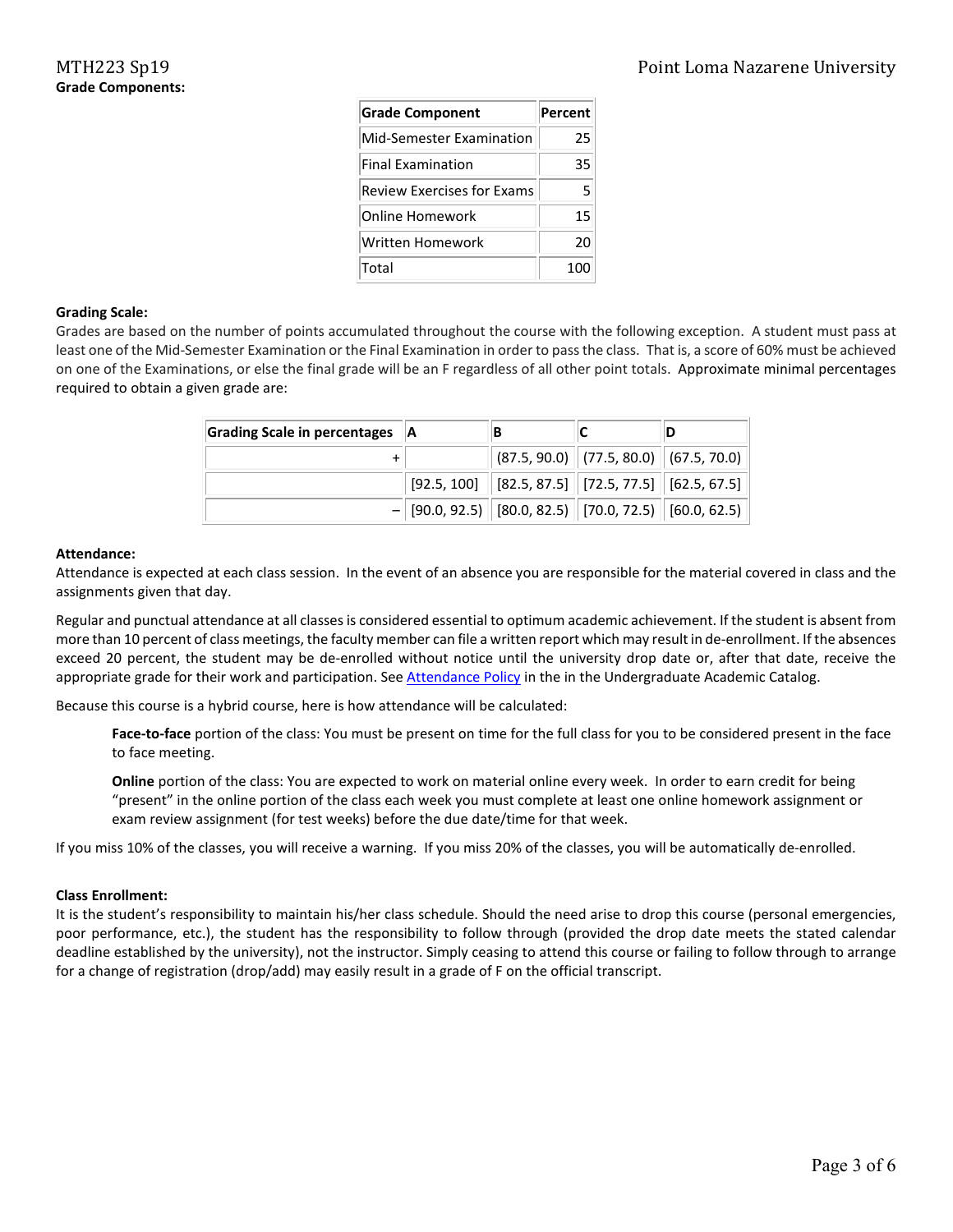### **Academic Accommodations:**

### MTH223 Sp19 Point Loma Nazarene University

While all students are expected to meet the minimum standards for completion of this course as established by the instructor, students with disabilities may require academic adjustments, modifications or auxiliary aids/services. At Point Loma Nazarene University (PLNU), these students are requested to register with the Disability Resource Center (DRC), located in the Bond Academic Center. [\(DRC@pointloma.edu](mailto:DRC@pointloma.edu) or 619-849-2486). The DRC's policies and procedures for assisting such students in the development of an appropriate academic adjustment plan (AP) allows PLNU to comply with Section 504 of the Rehabilitation Act and the Americans with Disabilities Act. Section 504 (a) prohibits discrimination against students with special needs and guarantees all qualified students equal access to and benefits of PLNU programs and activities. After the student files the required documentation, the DRC, in conjunction with the student, will develop an AP to meet that student's specific learning needs. The DRC will thereafter email the student's AP to all faculty who teach courses in which the student is enrolled each semester. The AP must be implemented in all such courses.

If students do not wish to avail themselves of some or all of the elements of their AP in a particular course, it is the responsibility of those students to notify their professor in that course. PLNU highly recommends that DRC students speak with their professors during the first two weeks of each semester about the applicability of their AP in that particular course and/or if they do not desire to take advantage of some or all of the elements of their AP in that course.

#### **Academic Honesty:**

Students should demonstrate academic honesty by doing original work and by giving appropriate credit to the ideas of others. Academic dishonesty is the act of presenting information, ideas, and/or concepts as one's own when in reality they are the results of another person's creativity and effort. A faculty member who believes a situation involving academic dishonesty has been detected may assign a failing grade for that assignment or examination, or, depending on the seriousness of the offense, for the course. Faculty should follow and students may appeal using the procedure in the university Catalog. See [the catalog](https://catalog.pointloma.edu/content.php?catoid=28&navoid=1761#Academic_Honesty) for definitions of kinds of academic dishonesty and for further policy information.

### **Final Exam: Tuesday April 30th, 2019 4:30 – 7:00 pm**

The final exam date and time is set by the university at the beginning of the semester and may not be changed by the instructor. This schedule can be found on the university website and in the course calendar. No requests for early examinations will be approved. Only in the case that a student is required to take three exams during the same day of finals week, is an instructor authorized to consider changing the exam date and time for that particular student.

### **The Final Exam is a comprehensive examination.**

### **Copyright Protected Materials:**

Point Loma Nazarene University, as a non-profit educational institution, is entitled by law to use materials protected by the US Copyright Act for classroom education. Any use of those materials outside the class may violate the law.

### **Credit Hour:**

In the interest of providing sufficient time to accomplish the stated course learning outcomes, this class meets the PLNU credit hour policy for a 3 unit class delivered over 15 weeks. Specific details about how the class meets the credit hour requirements can be provided upon request.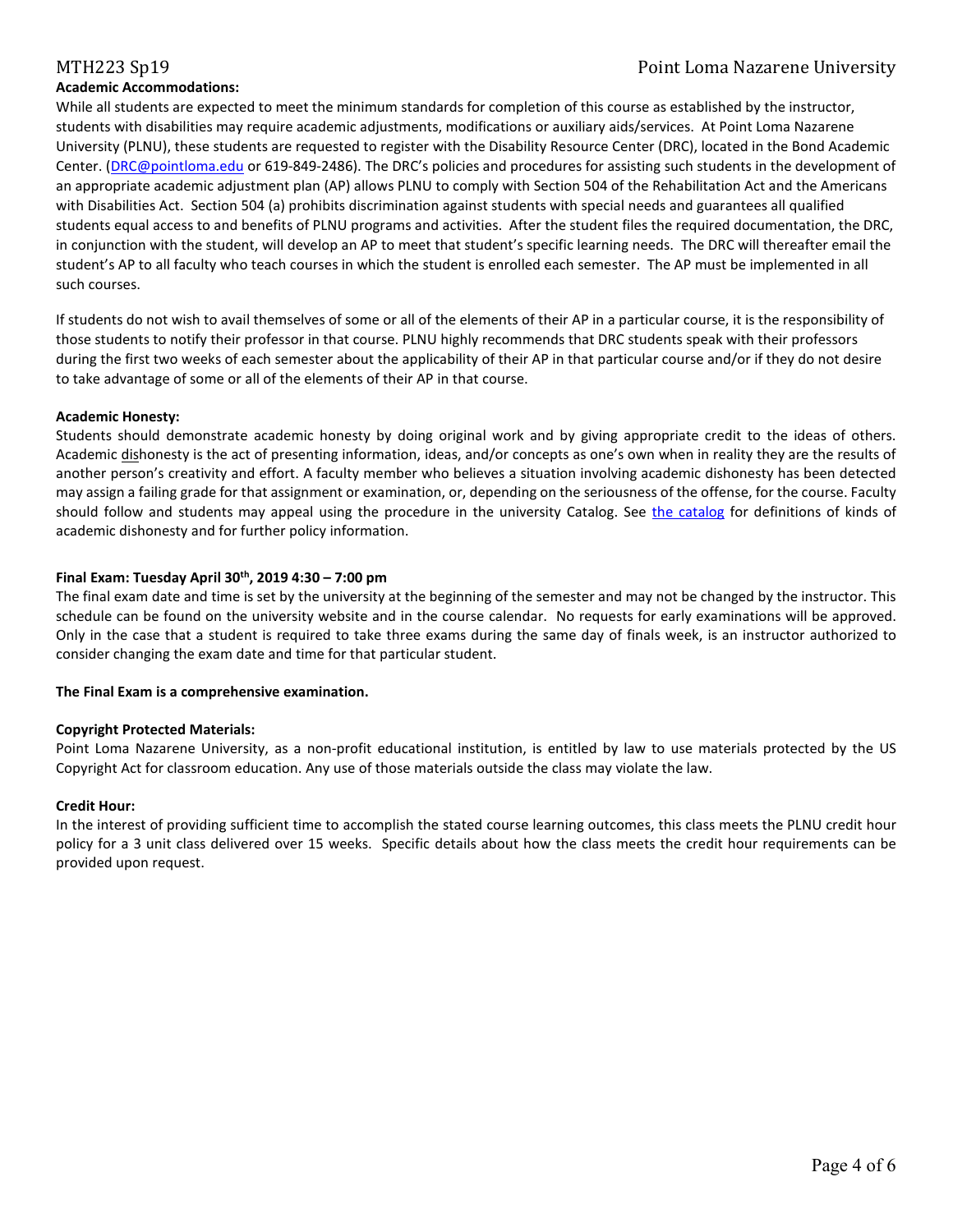## **Weekly Schedule for MTH223 Spring 2019**

| Week           | Before class        | Tuesday           | In Class-Thursday    | After Class - Written Homework (Due at the start of class the |
|----------------|---------------------|-------------------|----------------------|---------------------------------------------------------------|
|                | (Due at 11:59 on    |                   |                      | following Thursday). All homework is drawn from the B list    |
|                | Wednesday)          |                   |                      | of problems for each section. Be careful that you do the B    |
|                |                     |                   |                      | problems and not the A problems.                              |
| $\mathbf{1}$   | Nothing             | No Open Lab       | Introduction to      | None                                                          |
| Jan 7          |                     |                   | Chapter 9            |                                                               |
| $\overline{2}$ | 9.1-9.2 online      | Open Lab          | 9.1-9.2 Activities   | 9.1B: 2, 7, 8, 10, 11                                         |
| Jan $14$       | problems            |                   | 9.3-9.4 Intro        | 9.2B: 2, 5, 6, 11, 19                                         |
| $\overline{3}$ | 9.3-9.4 online      | Open Lab          | 9.3-9.4 Activities   | 9.3B: 1, 4, 7, 8, 12, 13, 16, 17, 20, 21, 24                  |
| Jan $21$       | problems            |                   | 10.1-10.3 Intro      | 9.4B: 2, 3, 6, 7, 10, 12                                      |
| $\overline{4}$ | 10.1-10.3 online    | Open Lab          | 10.1-10.3 Activities | 10.1B: 1, 4, 5, 7, 11                                         |
| Jan $28$       | problems            |                   | 10.4-10.5 Intro      | 10.2B: 2, 4, 5, 12, 15                                        |
|                |                     |                   |                      | 10.3B: 1, 3, 6, 9, 11                                         |
| 5              | 10.4-10.5 online    | Open Lab          | 10.4-10.5 Activities | 10.4B: 1 (a,b), 2, 5, 7, 9, 15, 16                            |
| Feb 4          | problems            |                   | 11.1-11.2 Intro      | 10.5B: 2, 5, 6, 16, 17                                        |
| 6              | 11.1-11.2 online    | Open Lab          | 11.1-11.2 Activities | 11.1B: 5, 9, 12, 14, 16, 17                                   |
| Feb 11         | problems            |                   | 11.3-11.4 Intro      | $11.2B: 1, 2, 8, 9, 11, 12$ (a,b,c,d)                         |
| $\overline{7}$ | 11.3-11.4 online    | Open Lab          | 11.3-11.4 Activities | 11.3B: 2, 9, 10, 11, 14, 17                                   |
| Feb 18         | problems            |                   | Exam information     | 11.4B: 2, 8, 15 (b,d), 16, 17                                 |
| 8              | Exam review         | Open Lab - come   | Exam                 | None                                                          |
| Feb 25         | problems            | with questions    |                      |                                                               |
|                |                     | to help study for |                      |                                                               |
|                |                     | the exam.         |                      |                                                               |
| Mar 4          |                     |                   |                      |                                                               |
|                | <b>Spring Break</b> |                   |                      |                                                               |
|                |                     |                   |                      |                                                               |